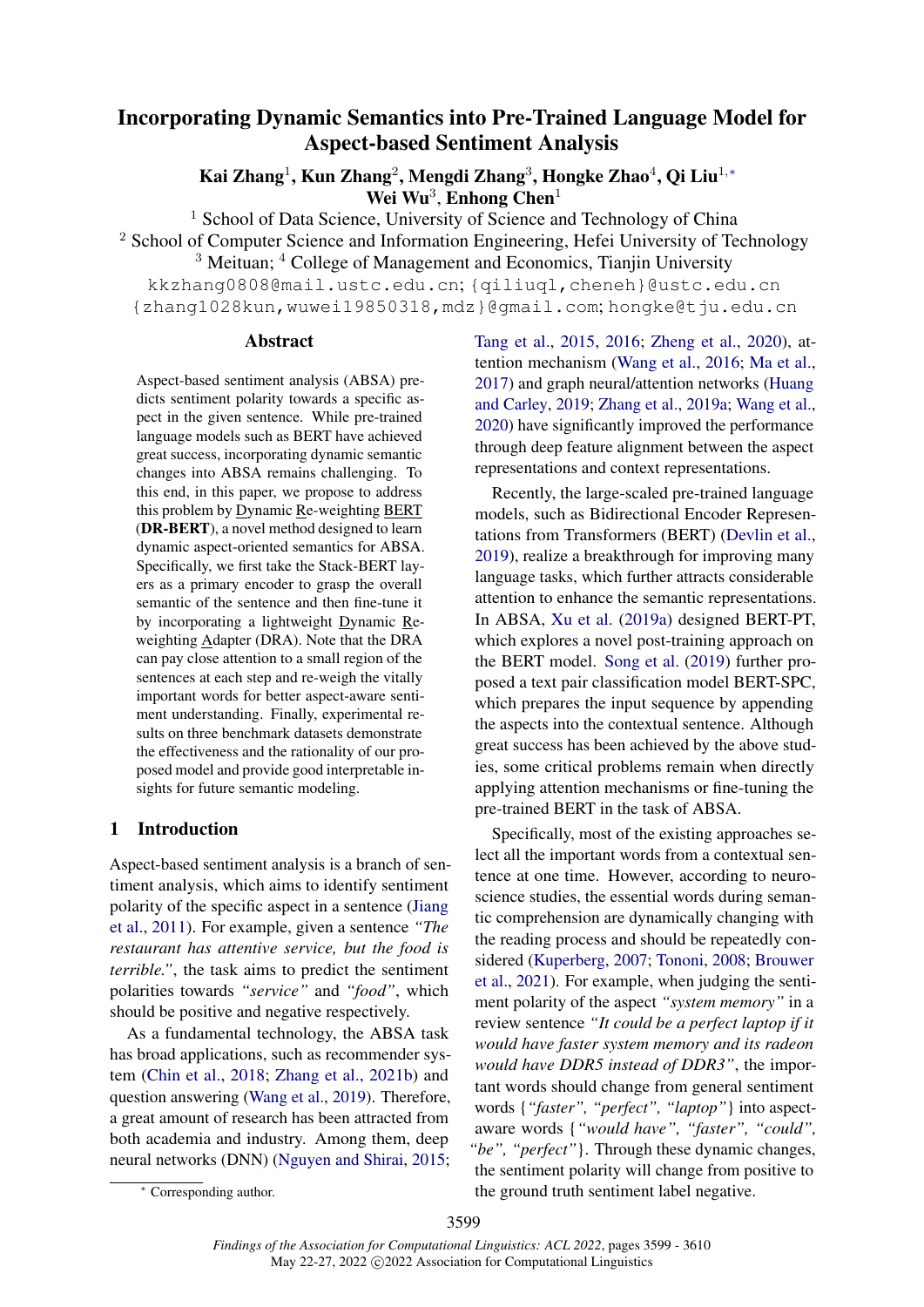Meanwhile, simply initializing the encoder with a pre-trained BERT does not effectively boost the performance in ABSA as we expected [\(Huang and](#page-9-2) [Carley,](#page-9-2) [2019;](#page-9-2) [Xu et al.,](#page-11-6) [2019a;](#page-11-6) [Wang et al.,](#page-11-5) [2020\)](#page-11-5). One possible reason could be that training on two specific tasks, i.e., Next Sentence Prediction and Masked LM, with rich resources leads to better semantic of the overall sentences. However, the ABSA task is conditional, which means the model needs to understand the regional semantics of sentences by fully considering the given aspect. For instance, BERT tends to understand the global sentiment of the above sentence *"It could be a perfect laptop ... of DDR3"* regardless of which aspect is given. But in ABSA, the sentence is more likely to be different sentiment meanings for different aspects (e.g., negative for *"system memory"* while positive for *"DDR5"*). Therefore, the vanilla BERT is hardly to pay closer attention to relevant information for the specific aspect, especially when there are multiple aspects in one sentence.

To equip the pre-trained models with the ability to capture the aspect-aware dynamic semantics, we present a Dynamic Re-weighting BERT (DR-BERT) model, which considers the aspect-aware dynamic semantics in a pre-trained learning framework. Specifically, we first take the Stack-BERT layers as primary sentence encoder to learn overall semantics of the whole sentences. Then, we devise a Dynamic Re-weighting Adapter (DRA), which aims to pay most careful attention to a small region of the contextual sentence and dynamically select and re-weight one critical word at each step for better aspect-aware sentiment understanding. Finally, to overcome the limitation of vanilla BERT mentioned above, we incorporate the light-weighted DRA into each BERT encoder layer and fine-tune it to adapt to the ABSA task. We conduct extensive experiments on three widely-used datasets where the results demonstrate the effectiveness, rationality and interpretability of the proposed model.

# 2 Related Work

# <span id="page-1-0"></span>2.1 Aspect-based Sentiment Analysis

Aspect-based sentiment analysis identifies specific aspect's sentiment polarity in the sentence. Some approaches [\(Ding and Liu,](#page-9-6) [2007;](#page-9-6) [Jiang et al.,](#page-9-0) [2011;](#page-9-0) [Kiritchenko et al.,](#page-9-7) [2014\)](#page-9-7) designed numerous rulesbased models for ABSA. For example, [Ding and](#page-9-6) [Liu](#page-9-6) [\(2007\)](#page-9-6) first performed dependency parsing to determine sentiment polarity about the aspects.

In recent years, most research studies make use of the attention mechanism to learn the word's semantic relation [\(Tang et al.,](#page-10-1) [2015,](#page-10-1) [2016;](#page-10-2) [Wang](#page-11-3) [et al.,](#page-11-3) [2016;](#page-11-3) [Ma et al.,](#page-10-3) [2017;](#page-10-3) [Xing et al.,](#page-11-8) [2019;](#page-11-8) [Liang et al.,](#page-10-5) [2019;](#page-10-5) [Zhang et al.,](#page-11-9) [2021a\)](#page-11-9). Among them, [Wang et al.](#page-11-3) [\(2016\)](#page-11-3) proposed an attentionbased LSTM to identify important information relating to the aspect. [Ma et al.](#page-10-3) [\(2017\)](#page-10-3) developed an interactive attention to model the aspect and sentence interactively. [Fan et al.](#page-9-8) [\(2018\)](#page-9-8) defined a multi-grained network to link the words from aspect and sentence. [Li et al.](#page-10-6) [\(2018\)](#page-10-6) designed a target-specific network to integrate aspect information into sentence. [Tan et al.](#page-10-7) [\(2019\)](#page-10-7) introduced a dual attention to distinguish conflicting opinions.

In addition, another research trend is to leverage syntactic knowledge to learn syntax-aware features of the aspect [\(Tang et al.,](#page-10-8) [2019;](#page-10-8) [Huang and Car](#page-9-2)[ley,](#page-9-2) [2019;](#page-9-2) [Zhang et al.,](#page-11-4) [2019a;](#page-11-4) [Sun et al.,](#page-10-9) [2019;](#page-10-9) [Wang et al.,](#page-11-5) [2020;](#page-11-5) [Tang et al.,](#page-10-10) [2020;](#page-10-10) [Chen et al.,](#page-9-9) [2020;](#page-9-9) [Li et al.,](#page-9-10) [2021;](#page-9-10) [Tian et al.,](#page-11-10) [2021\)](#page-11-10). For example, [Tang et al.](#page-10-10) [\(2020\)](#page-10-10) developed dependency graph enhanced dual-transformer network to fuse the flat representations. More recently, pre-trained methods have been proved remarkably successful in the ABSA task. [Song et al.](#page-10-4) [\(2019\)](#page-10-4) devised an attentional encoder and a BERT-SPC model to learn features between aspect and context. [Wang et al.](#page-11-5) [\(2020\)](#page-11-5) reshaped the dependency trees and proposed a relational graph attention network to encode the syntax relation feature. [Tian et al.](#page-11-10) [\(2021\)](#page-11-10) explicitly utilize dependency types with a type-aware graph networks to learn aspect-aware relations.

However, these methods largely ignore the procedure of dynamic semantic comprehension [\(Ku](#page-9-4)[perberg,](#page-9-4) [2007;](#page-9-4) [Kuperberg and Jaeger,](#page-9-11) [2016;](#page-9-11) [Wang](#page-11-11) [et al.,](#page-11-11) [2017;](#page-11-11) [Zhang et al.,](#page-11-12) [2019c;](#page-11-12) [Brouwer et al.,](#page-9-5) [2021\)](#page-9-5) and can not fully reveal dynamic semantic changes of the aspect-related words. Thus, it's hard for ABSA models to achieve the same performance as human-level sentiment understanding.

### 2.2 Human Semantic Comprehension

Actually, no matter in the early days or now, imitating the procedure of human semantic comprehension has always been one of the original intention of many studies [\(Bezdek,](#page-9-12) [1992;](#page-9-12) [Wang et al.,](#page-11-11) [2017;](#page-11-11) [Zheng et al.,](#page-11-13) [2019;](#page-11-13) [Li et al.,](#page-10-11) [2019;](#page-10-11) [Zhang](#page-11-14) [et al.,](#page-11-14) [2019d;](#page-11-14) [Peng et al.,](#page-10-12) [2020;](#page-10-12) [Golan et al.,](#page-9-13) [2020\)](#page-9-13), such as machine reading comprehension [\(Zhang](#page-11-14) [et al.,](#page-11-14) [2019d;](#page-11-14) [Peng et al.,](#page-10-12) [2020\)](#page-10-12), visual object detecting [\(Spampinato et al.,](#page-10-13) [2017\)](#page-10-13) and relevance estima-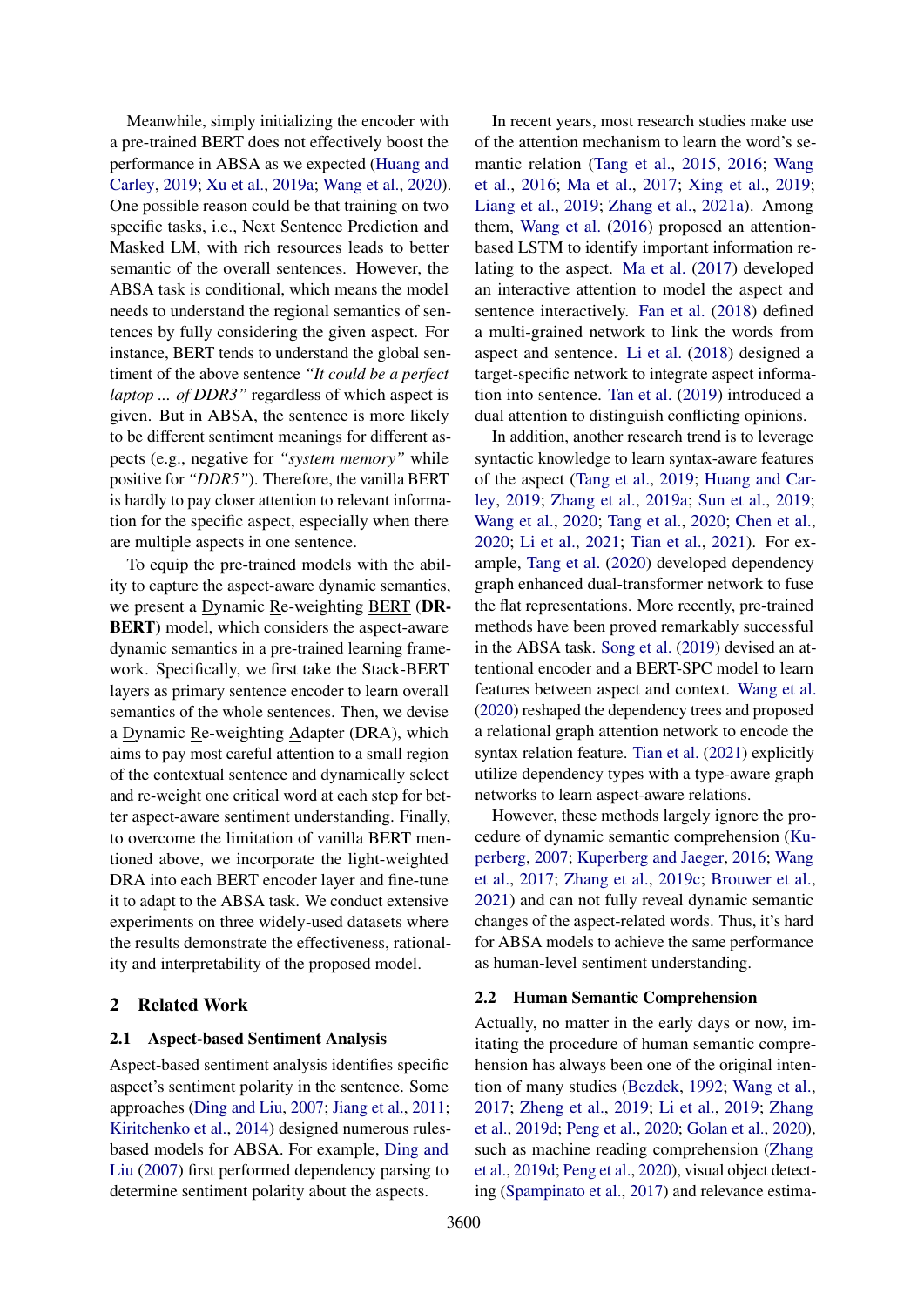<span id="page-2-0"></span>

Figure 1: An illustration of the proposed framework. The blue blocks constitute a pre-trained BERT model which are frozen during fine-tuning, and the right block represents the dynamic re-weighting adapter that is inserted after each BERT encoder layer and trained during fine-tuning. Moreover, S and A represent the sentence sequence and the aspect sequence respectively. N indicates the number of layers of the BERT encoder.

tion [\(Li et al.,](#page-10-11) [2019\)](#page-10-11). For example, attention mechanism [\(Vaswani et al.,](#page-11-15) [2017\)](#page-11-15) has a widespread influence, which allows the model to focus on important parts of the input as human's attention. [Spampinato](#page-10-13) [et al.](#page-10-13) [\(2017\)](#page-10-13) aimed to learn human–based features via brain-based visual object. [Wang et al.](#page-11-11) [\(2017\)](#page-11-11) built a dynamic attention model to model human preferences for article recommendation.

Moreover, some psychologists and psycholinguists have also done many research on the mechanisms of human semantic comprehension [\(Kuper](#page-9-4)[berg,](#page-9-4) [2007;](#page-9-4) [Kuperberg and Jaeger,](#page-9-11) [2016;](#page-9-11) [Brouwer](#page-9-5) [et al.,](#page-9-5) [2021\)](#page-9-5). Specifically, some scholars [\(Yang and](#page-11-16) [McConkie,](#page-11-16) [1999;](#page-11-16) [Rayner,](#page-10-14) [1998\)](#page-10-14) found that most people may focus on 1.5 words. Moreover, [Koch](#page-9-14) [and Tsuchiya](#page-9-14) [\(2007\)](#page-9-14) and [Tononi](#page-11-7) [\(2008\)](#page-11-7) assumed that people can only remember the meaning of about 7 to 9 words at each time. The phenomenons indicate that most people only focused on a small region of the sentence at one time and need to repeatedly process important parts for better semantic understanding [\(Sharmin et al.,](#page-10-15) [2015\)](#page-10-15).

Inspired by the above research and linguistic psychology theories, in this paper, we explore aspectaware semantic changes of the ABSA task by incorporating the procedure of dynamic semantic comprehension into the pre-trained language model.

# 3 Dynamic Re-weighting BERT

In this section, we introduce the technical detail of DR-BERT. Specifically, we start with the problem definition, followed by an overall architecture of DR-BERT as illustrated in Figure [1.](#page-2-0)

Problem Definition In ABSA, a sentence-aspect pair  $(S, A)$  is given. In this paper, the sentence is

represented as  $S = \{w_1^s, w_2^s, ..., w_{l_s}^s\}$  which consists of a series of  $l_s$  words. The specific aspect is denoted as  $A = \{w_1^a, w_2^a, ..., w_{l_a}^a\}$  which is a part of S.  $l_a$  is the length of aspect words. The goal of ABSA is to learn a sentiment classifier that can precisely predict the sentiment polarity of sentence  $S$  for specific aspect  $A$ . As the aspect-related information plays a key role in the prediction [\(Li](#page-10-6) [et al.,](#page-10-6) [2018;](#page-10-6) [Zheng et al.,](#page-11-2) [2020\)](#page-11-2), this paper aims to dynamically select and encode the aspect-aware semantic information through the proposed model.

Overall Architecture DR-BERT mainly contains two components (i.e., BERT encoder and Dynamic Re-weighting Adapter), together with two modules (i.e., the embedding module and sentiment prediction module). The technical details of each part will be elaborated on as follows.

# 3.1 Embedding Module

To represent semantic information of the aspect words and context words better, we first map each word into a low-dimensional vector. Specifically, the inputs of DR-BERT are the sentence sequence and the corresponding aspect sequence. For the sentence sequence, we construct the BERT input as "[CLS]" + sentence +"[SEP]" and the sentence  $S = \{w_1^s, w_2^s, ..., w_{l_s}\}\)$  can be transformed into the hidden states  $\mathbf{s} = \{ \mathbf{s}_i \mid i = 1, 2, \dots, l_s \}$  with BERT embedding. For aspect sequences, we adopt the same method to get the representation vector of each word. Thus, through the embedding module, the aspect sequence  $A = \{w_1^a, w_2^a, ..., w_{l_a}^a\}$  is mapped to  $\mathbf{a}^s = {\mathbf{a}_j \mid j = 1, 2, \dots, l_a}$ . Note that, if the aspect sequence is a single word like *"food"*, the aspect representation is the embedding of the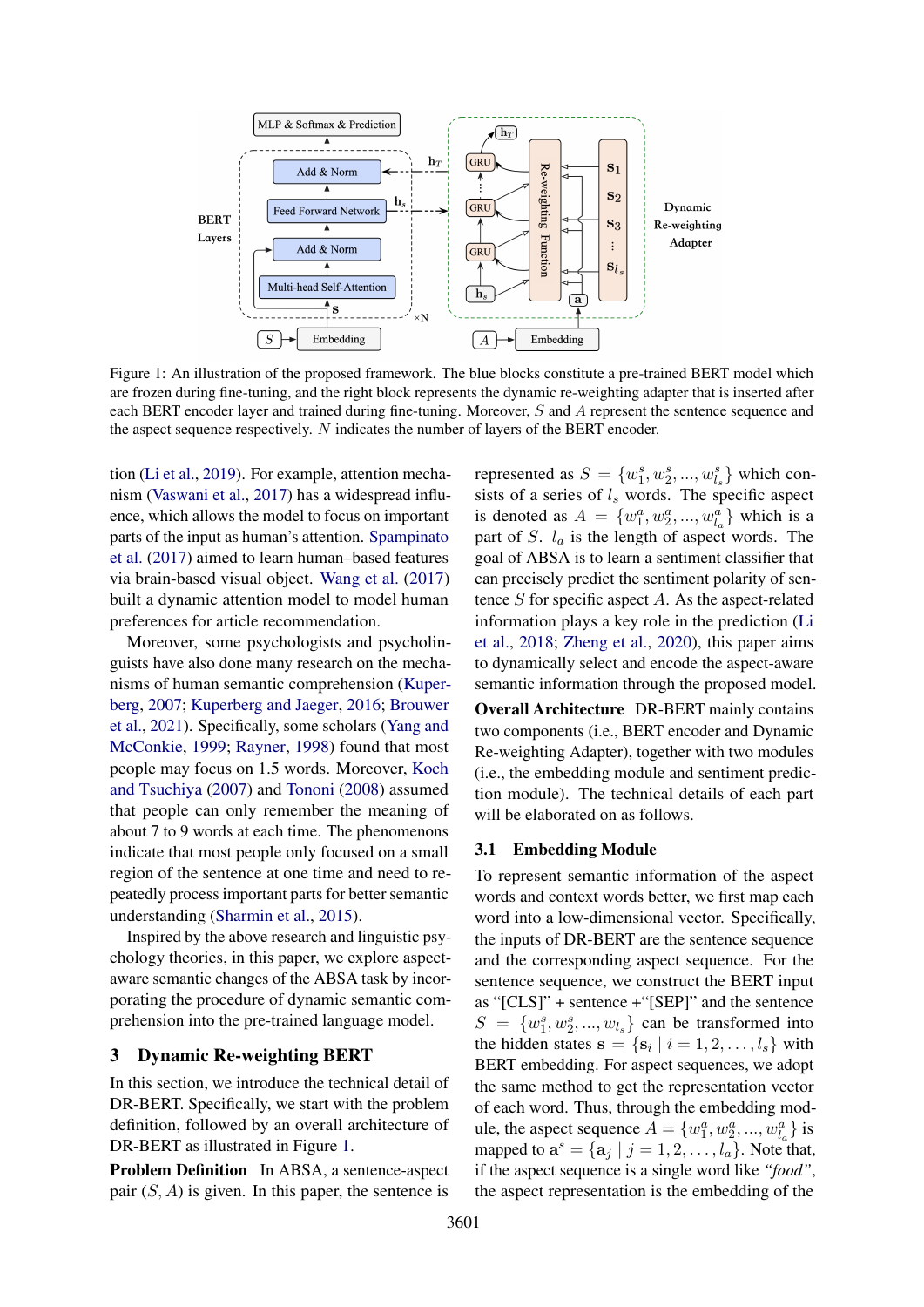single word *"food"*. While for the cases where the sequence contains multiple words such as *"system memory*", the aspect representation is the average of each word embedding [\(Sun et al.,](#page-10-16) [2015\)](#page-10-16). We can denote the aspect embedding process as:

$$
\mathbf{a} = \begin{cases} \mathbf{a}_1, & \text{if } l_a = 1, \\ \left(\sum_{j=1}^{l_a} \mathbf{a}_j\right) / l_a, & \text{if } l_a > 1, \end{cases}
$$
 (1)

where  $a_j$  is the embedding of word j in the aspect sequence. a denotes the embedding of the aspect.

# 3.2 BERT Encoder

The architecture of BERT [\(Devlin et al.,](#page-9-3) [2019\)](#page-9-3) is akin to the Transformer [\(Vaswani et al.,](#page-11-15) [2017\)](#page-11-15). For simplicity, we omit some architecture details such as position encoding, layer normalization [\(Xu et al.,](#page-11-17) [2019b\)](#page-11-17) and residual connections [\(He et al.,](#page-9-15) [2016\)](#page-9-15).

*1) Multi-head Self-attention Mechanism.* In recent years, the multi-head self-attention mechanism (MultiHead) has received a wide range of applications in natural language processing. In the paper, we adopt MultiHead with  $h$  heads to obtain the overall semantics of the whole sentence. The product from each self-attention network is then concatenated and finally transformed as:

$$
\mathbf{m} = \{ \mathbf{m}_i \mid i = 1, 2, \dots, l_s \}
$$
  
= **MultiHead**( $\mathbf{s}\mathbf{W}_h^Q, \mathbf{s}\mathbf{W}_h^K, \mathbf{s}\mathbf{W}_h^V$ ), (2)

where *h* denotes the *h*-th attention head,  $\mathbf{W}_i^Q$ ,  $\mathbf{W}_i^K$  and  $\mathbf{W}_i^V$  are learnable parameters. Finally, the output feature is  $\mathbf{m} = \{ \mathbf{m}_i \mid i = 1, 2, \dots, l_s \}.$  For detailed implementation of MultiHead, please refer to Transformer [\(Vaswani et al.,](#page-11-15) [2017\)](#page-11-15).

*2) Position-wise Feed-Forward Network.* Since the multi-head attention is a series of linear transformations, we then apply the position-wise feedforward network (FFN) to learn the feature's nonlinear transformation. Specifically, the FFN consists of two linear transformations along with a ReLU activation in between. More formally:

$$
\mathbf{f} = \{ \mathbf{f}_i \mid i = 1, 2, ..., l_s \}
$$
  
=  $\mathbf{max}(0, \mathbf{m}\mathbf{W}_1 + \mathbf{b}_1)\mathbf{W}_2 + \mathbf{b}_2,$  (3)

where  $W_1$ ,  $b_1$ ,  $W_2$  and  $b_2$  are learnable parameters in the linear transformations.

So far, with the input  $S = \{w_1^s, w_2^s, ..., w_{l_s}^s\}$ , we obtain the hidden states  $\mathbf{f} = \{ \mathbf{f}_i \mid i = 1, 2, \dots, l_s \}$ via the BERT encoder. Then, for the words' hidden states of the sentence from FFN, we utilize the maxpooling operation to fairly select crucial features in the sentence [\(Lai et al.,](#page-9-16) [2015;](#page-9-16) [Zhang et al.,](#page-11-18) [2019b\)](#page-11-18), so as to obtain the original sentence representation  $h<sub>s</sub>$  at the beginning of each re-weighting step:

 **(4)** 

# 3.3 Dynamic Re-weighting Adapter (DRA)

The currently attention mechanism in deep learning is essentially similar to the selective visual attention of human beings [\(Vaswani et al.,](#page-11-15) [2017;](#page-11-15) [You et al.,](#page-11-19) [2016\)](#page-11-19). However, as for the text semantic understanding, human brain will discover the intentional relationship of words at a sentential level [\(Taatgen](#page-10-17) [et al.,](#page-10-17) [2007;](#page-10-17) [Sha et al.,](#page-10-18) [2016;](#page-10-18) [Sen et al.,](#page-10-19) [2020\)](#page-10-19) and link the incoming semantic information with preexisting information stored within memory. Thus, we design a dynamic re-weighting adapter (DRA) which can dynamically emphasize the important aspect-aware words for the ABSA task.

As shown in the right part of Figure [1,](#page-2-0) based on overall semantics of the whole sentence, DRA further selects the most important word at each step with consideration of the specific aspect representation. Specifically, the inputs of DRA are the final outputs of the BERT encoder (i.e.,  $h_s$ ) and the original aspect embedding (i.e., a). In each step, we first utilize re-weighting attention to choose the word for current input from the input sequence  $({s_i | i = 1, 2, ..., l_s})$ . Then, we utilize Gated Recurrent Unit (GRU)[\(Cho et al.,](#page-9-17) [2014\)](#page-9-17) to encode the chosen word and update the semantic representation of the review sentence.

Formally, we regard the calculation process as:

<span id="page-3-0"></span>
$$
\mathbf{a}_{t} = F\left(\left[\mathbf{s}_{1}, \mathbf{s}_{2}, \ldots, \mathbf{s}_{l_{s}}\right], \mathbf{h}_{t-1}, \mathbf{a}\right),
$$
  
\n
$$
\mathbf{h}_{t} = GRU\left(\mathbf{a}_{t}, \mathbf{h}_{t-1}\right), \quad t \in [1, T]
$$
 (5)

where a is the original embedding vector of the aspect words.  $a_t$  is the output of re-weighting function F. T denotes the dynamic re-weighting length over the sentences, which represents the cognitive threshold of human beings.  $h_0 = h_s$  is the initial state and  $\mathbf{h}_T$  is the output hidden states of DRA.

*1) The Re-weighting Function.* More specifically, we utilize the attention mechanism to achieve the re-weighting function F, which aims to select the most important aspect-related word at each step. The calculation can be formulated as:

<span id="page-3-1"></span>
$$
\mathbf{S} = [\mathbf{s}_1, \mathbf{s}_2, \dots, \mathbf{s}_{l_s}],
$$
  
\n
$$
\mathbf{M} = \mathbf{W}_s \mathbf{S} + (\mathbf{W}_d \mathbf{h}_{t-1} + \mathbf{W}_a \mathbf{a}) \otimes \mathbf{w},
$$
 (6)  
\n
$$
\mathbf{m} = \omega^T \tanh(\mathbf{M}),
$$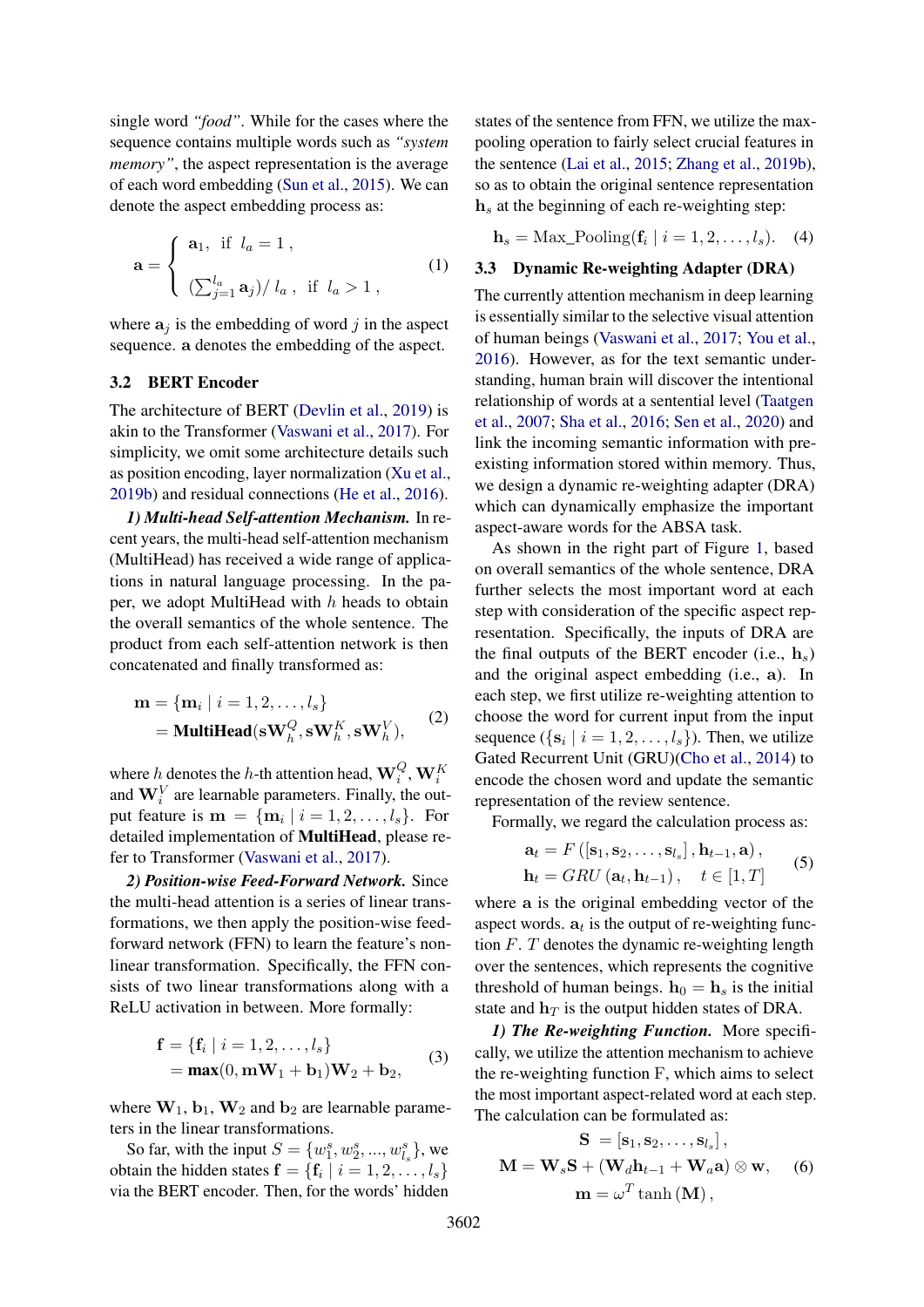where S denotes the original sentence embedding, M is the fusion representation of the aspects and the sentences.  $\mathbf{W}_s$ ,  $\mathbf{W}_d$ ,  $\mathbf{W}_a$  and  $\omega$  are trainable parameters.  $\mathbf{w} \in \mathbb{R}^{l_s}$  is a row vector of 1 and  $\otimes$ denotes the outer product.

Subsequently, to better encode aspect-aware semantics, we choose the most important word (i.e., one word) at each step for the specific aspect.

$$
\alpha_i = \frac{\exp(m_i)}{\sum_{k=1}^{l_s} \exp(m_k)},
$$
  
\n
$$
\mathbf{a}_t = \mathbf{s}_j, (j = \text{Index}(\max(\alpha_i)))
$$
\n(7)

where  $m_i$  and  $\alpha_i$  are the hidden state and the attention score of *i*-th word in the sentence.  $a_t$  is the chosen word which is most related to the specific aspect at t-th step. However, Index(max( $\cdot$ )) operation has no derivative, which means its gradient could not be calculated. Inspired by softmax function, we modify the Eq[.7](#page-4-0) and employ the following operation to re-weight the contextual words:

$$
\mathbf{a}_{t} = \sum_{i=1}^{l_s} \frac{\exp\left(\lambda m_i\right)}{\sum_{k=1}^{l_s} \exp\left(\lambda m_k\right)} \mathbf{s}_i . \tag{8}
$$

Note that, we design a hyper-parameter  $\lambda$  to ensure our model achieves the above purpose. Specifically, the softmax function can exponentially increase or decrease the signal, thereby highlighting the information we want to enhance. Thus, when  $\lambda$ is an arbitrarily large value, the attention score of the chosen word is infinitely close to 1, and other words are infinitely close to 0. In this way, the most important word (i.e., one word) will be extract from the context at each re-weighting step.

*2) The GRU Function.* To better encode semantic of the whole sentence, we also employ GRU to further imitate the procedure of human semantic comprehension under the specific context, which is consistent with the process of people adjusting to a new text based on their understanding behavior. Therefore, given a previous vector embedding, the hidden vectors of GRU are calculated by receiving it as input:

$$
z_{t} = \sigma (\mathbf{W}_{z} \cdot [\mathbf{h}_{t-1}, \mathbf{a}_{t}])
$$
  
\n
$$
r_{t} = \sigma (\mathbf{W}_{r} \cdot [\mathbf{h}_{t-1}, \mathbf{a}_{t}])
$$
  
\n
$$
\tilde{\mathbf{h}}_{t} = \tanh (\mathbf{W} \cdot [r_{t} * \mathbf{h}_{t-1}, \mathbf{a}_{t}])
$$
  
\n
$$
\mathbf{h}_{t} = (1 - z_{t}) * \mathbf{h}_{t-1} + z_{t} * \tilde{\mathbf{h}}_{t},
$$
\n(9)

where  $\sigma$  is the logistic sigmoid function.  $z_t$  and  $r_t$ denote the update gate and reset gate respectively at the time step  $t$ .

<span id="page-4-1"></span>

| Datasets                                    |  |  | #Positive #Negative #Neural $_{\text{HL}}$ #L |  |                                    |  |  |
|---------------------------------------------|--|--|-----------------------------------------------|--|------------------------------------|--|--|
|                                             |  |  | Train Test Train Test Train Test              |  |                                    |  |  |
| Restaurant 2164 728 807 196 637 196 20 45.5 |  |  |                                               |  |                                    |  |  |
| Laptop                                      |  |  |                                               |  | 994 341 870 128 464 169 19 36.5    |  |  |
| Twitter                                     |  |  |                                               |  | 1561 173 1560 173 3127 346 16 10.2 |  |  |

<span id="page-4-0"></span>Table 1: The statistics of three benchmark datasets. #L is the average length of sentences. #M is the proportion  $(\%)$  of samples with multiple (i.e., more than 1) aspects.

# 3.4 Sentiment Predicting

After applying BERT layers and DRA on the input sentence, its root representation (i.e., s) is convert into the feature representation e:

$$
\mathbf{e} = \{ \mathbf{e}_i \mid i = 1, 2, \dots, l_s \}
$$

$$
= (\mathbf{W}_e \mathbf{f} + \mathbf{U}_e \mathbf{h}_T + \mathbf{b}_e), \tag{10}
$$

where  $W_e$ ,  $U_e$  and  $b_e$  are trainable parameters. After N-th stacked BERT layers, we obtain the final representation of the sentence (i.e.,  $e_N$ ). Then, we feed it into a Multilayer Perceptron (MLP) and map it to the probabilities over the different sentiment polarities via a softmax layer:

$$
\mathbf{R}_{l} = \text{Relu}(\mathbf{W}_{l}\mathbf{R}_{l-1} + \mathbf{b}_{l}),
$$
  

$$
\hat{\mathbf{y}} = \text{softmax}(\mathbf{W}_{o}\mathbf{R}_{h} + \mathbf{b}_{o}),
$$
 (11)

where  $W_l$ ,  $W_o$ ,  $b_l$  and  $b_o$  are learned parameters.  **is the hidden state of** *l***-th layer MLP (** $**R**<sub>0</sub> = **e**<sub>N</sub>$ **,**  $l \in [1, h]$ ).  $\mathbf{R}_h$  is the state of final layer which is also regard as the output of the MLP.  $\hat{y}$  is the predicted sentiment polarity distribution.

### 3.5 Model Training

Finally, we applies the cross-entropy loss function for model training:

$$
\mathcal{L} = -\sum_{i=1}^{M} \sum_{j=1}^{C} y_i^j \log \left( \hat{y}_i^j \right) + \beta ||\Theta||_2^2 , \quad (12)
$$

where  $y_i^j$  $i_i^j$  is the ground truth sentiment polarity. C is the number of labels (i.e,  $3$  in our task).  $M$  is the number of training samples. Θ corresponds to all of the trainable parameters.

### 4 Experiment

#### 4.1 Datasets

We mainly conduct experiments on three benchmark ABSA datasets, including "Laptop", "Restaurant" [\(Pontiki et al.,](#page-10-20) [2014\)](#page-10-20) and "Twitter" [\(Dong](#page-9-18) [et al.,](#page-9-18) [2014\)](#page-9-18). Each data item is labeled with three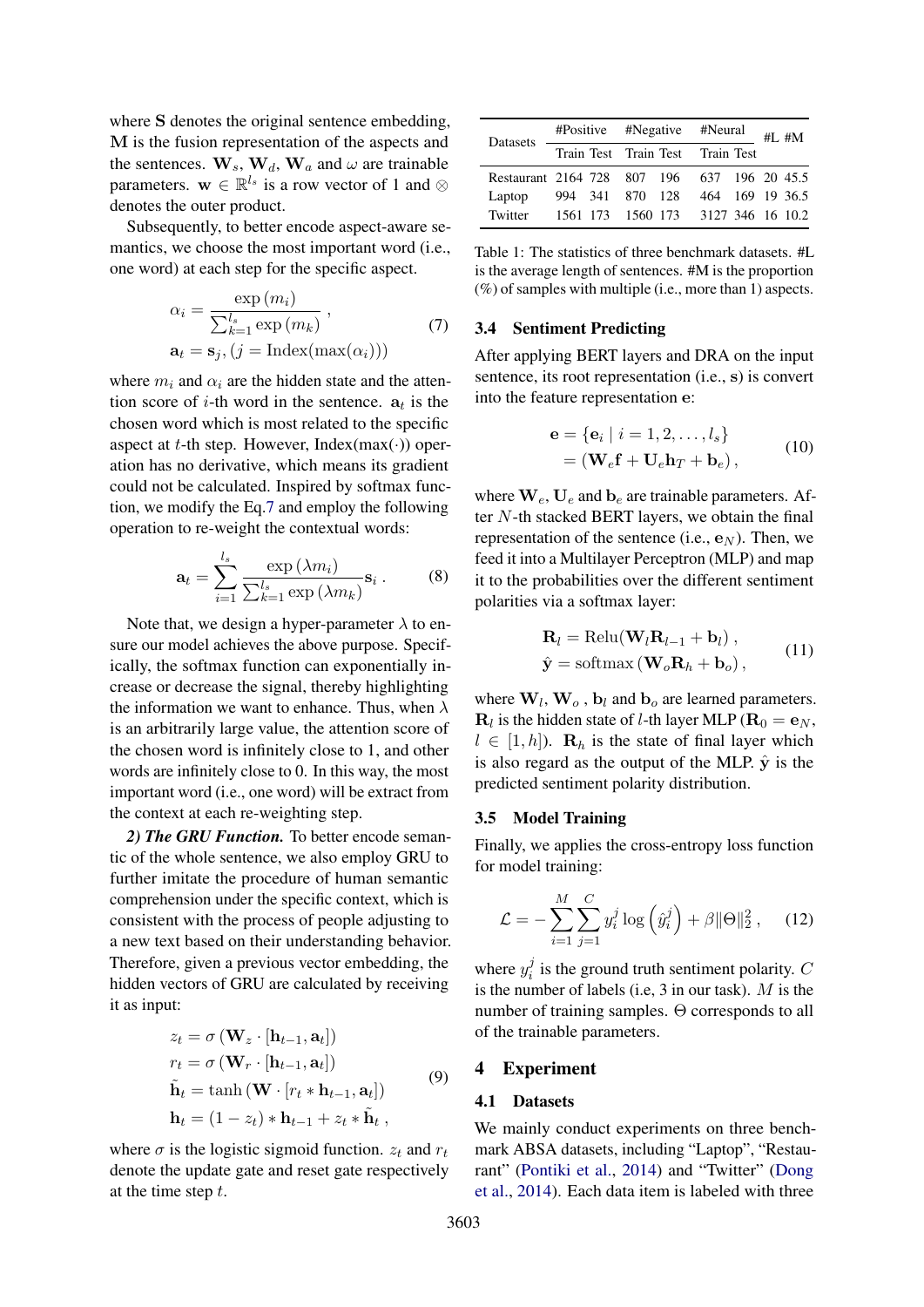<span id="page-5-0"></span>

| Category     | Datasets                      | Laptop   |          | <b>Restaurant</b> |          | Twitter  |          |
|--------------|-------------------------------|----------|----------|-------------------|----------|----------|----------|
|              | Methods                       | Accuracy | F1-score | Accuracy          | F1-score | Accuracy | F1-score |
|              | ATAE-LSTM (Wang et al., 2016) | 68.57    | 64.52    | 76.58             | 67.39    | 67.27    | 66.43    |
|              | IAN (Ma et al., 2017)         | 70.84    | 65.73    | 76.88             | 68.36    | 68.74    | 67.61    |
|              | MemNet (Tang et al., 2016)    | 72.32    | 67.03    | 78.12             | 68.99    | 70.19    | 68.22    |
| Attention.   | AOA (Huang et al., 2018)      | 74.56    | 68.77    | 79.42             | 70.43    | 71.68    | 69.25    |
|              | MGNet (Fan et al., 2018)      | 75.37    | 71.26    | 81.28             | 72.07    | 72.54    | 70.78    |
|              | TNet (Li et al., 2018)        | 76.54    | 71.75    | 80.69             | 71.27    | 74.93    | 73.60    |
| Pre-trained. | BERT (Devlin et al., 2019)    | 77.29    | 73.36    | 82.40             | 73.17    | 73.42    | 72.17    |
|              | BERT-PT (Xu et al., 2019a)    | 78.07    | 75.08    | 84.95             | 76.96    |          |          |
|              | BERT-SPC (Song et al., 2019)  | 78.99    | 75.03    | 84.46             | 76.98    | 74.13    | 72.73    |
|              | AEN-BERT (Song et al., 2019)  | 79.93    | 76.31    | 83.12             | 73.76    | 74.71    | 73.13    |
|              | RGAT-BERT (Wang et al., 2020) | 78.21    | 74.07    | 86.60             | 81.35    | 76.15    | 74.88    |
|              | $T-GCN$ (Tian et al., 2021)   | 80.88    | 77.03    | 86.16             | 79.95    | 76.45    | 75.25    |
| Ours.        | <b>DR-BERT</b>                | 81.45    | 78.16    | 87.72             | 82.31    | 77.24    | 76.10    |

Table 2: Experimental results (%) in three benchmark datasets. We underline the best performed baseline.

sentiment polarities (i.e., positive, negative and neutral). The statistics of the datasets are presented in Table [1.](#page-4-1) Moreover, we follow the dataset configurations of previous studies strictly. For all datasets, we randomly sample 10% items from the training set and regard them as the development set.

# 4.2 Hyperparameters Settings

In the implementation, we build our framework based on the official bert-base models  $(n<sub>layers</sub>=12,$  $n_{\text{heads}}$ =12,  $n_{\text{hidden}}$ =768). The hidden size of GRUs and re-weighting length of DRA are set to 256 and 7. The learning rate is tuned amongst [2e-5, 5e-5 and 1e-3] and the batch size is manually tested in [16, 32, 64, 128]. The dropout rate is set to 0.2. The hyper-parameter l,  $\beta$  and  $\lambda$  have been carefully adjusted, and final values are set to 3, 0.8 and 100 respectively. The model is trained using the Adam optimizer and evaluated by two widely used metrics. The parameters of baseline models are in accordance with the default configuration of the original paper. We run our model three times with different seeds and report the average performance.

# 4.3 Baselines

- Attention-based Models: MemNet [\(Tang](#page-10-2) [et al.,](#page-10-2) [2016\)](#page-10-2), ATAE-LSTM [\(Wang et al.,](#page-11-3) [2016\)](#page-11-3), IAN [\(Ma et al.,](#page-10-3) [2017\)](#page-10-3), AOA [\(Huang](#page-9-19) [et al.,](#page-9-19) [2018\)](#page-9-19), MGNet [\(Fan et al.,](#page-9-8) [2018\)](#page-9-8), TNet [\(Li et al.,](#page-10-6) [2018\)](#page-10-6).
- Pre-trained Models: Fine-tune BERT [\(De](#page-9-3)[vlin et al.,](#page-9-3) [2019\)](#page-9-3), BERT-PT [\(Xu et al.,](#page-11-6) [2019a\)](#page-11-6), BERT-SPC, AEN-BERT [\(Song et al.,](#page-10-4) [2019\)](#page-10-4), RGAT-BERT [\(Wang et al.,](#page-11-5) [2020\)](#page-11-5), T-GCN [\(Tian et al.,](#page-11-10) [2021\)](#page-11-10).

The baseline methods have comprehensive coverage of the recent related SOTA models recently. Most of them are detailed in Section [2.1.](#page-1-0) For spacesaving, we do not detail them in this section.

# 4.4 Experimental Results

From the results in Table [2,](#page-5-0) we have the following observations. First, BERT-based methods beat most of the attention-based methods (e.g., IAN and TNet) in both metrics. The phenomenon indicates the powerful ability of the pre-trained language models. That is also why we adopt BERT as base encoder to learn the overall semantic representation of the whole sentences.

Second, by comparing non-specific BERT models (i.e., BERT and BERT-PT) with task-specific models (e.g., RGAT-BERT) for ABSA, we find that the task-specific BERT models perform better than the non-specific models. Specifically, we can also observe the performance trend that T-GCN&RGAT-BERT >AEN-BERT>BERT-PT>BERT, which is consistent with the previous assumption that aspectrelated information is the crucial influence factor for the performance of the ABSA model.

Finally, despite the outstanding performance of previous models, our DR-BERT still outperforms the most advanced baseline (i.e., T-GCN or RGAT-BERT) no matter in terms of Accuracy or F1-score. The results demonstrate the effectiveness of the dynamic modeling strategy based on the procedure of semantic comprehension. Meantime, it also indicates that our proposed DRA can better grasp the aspect-aware semantics of the sentence than other BERT plus-in components in previous methods.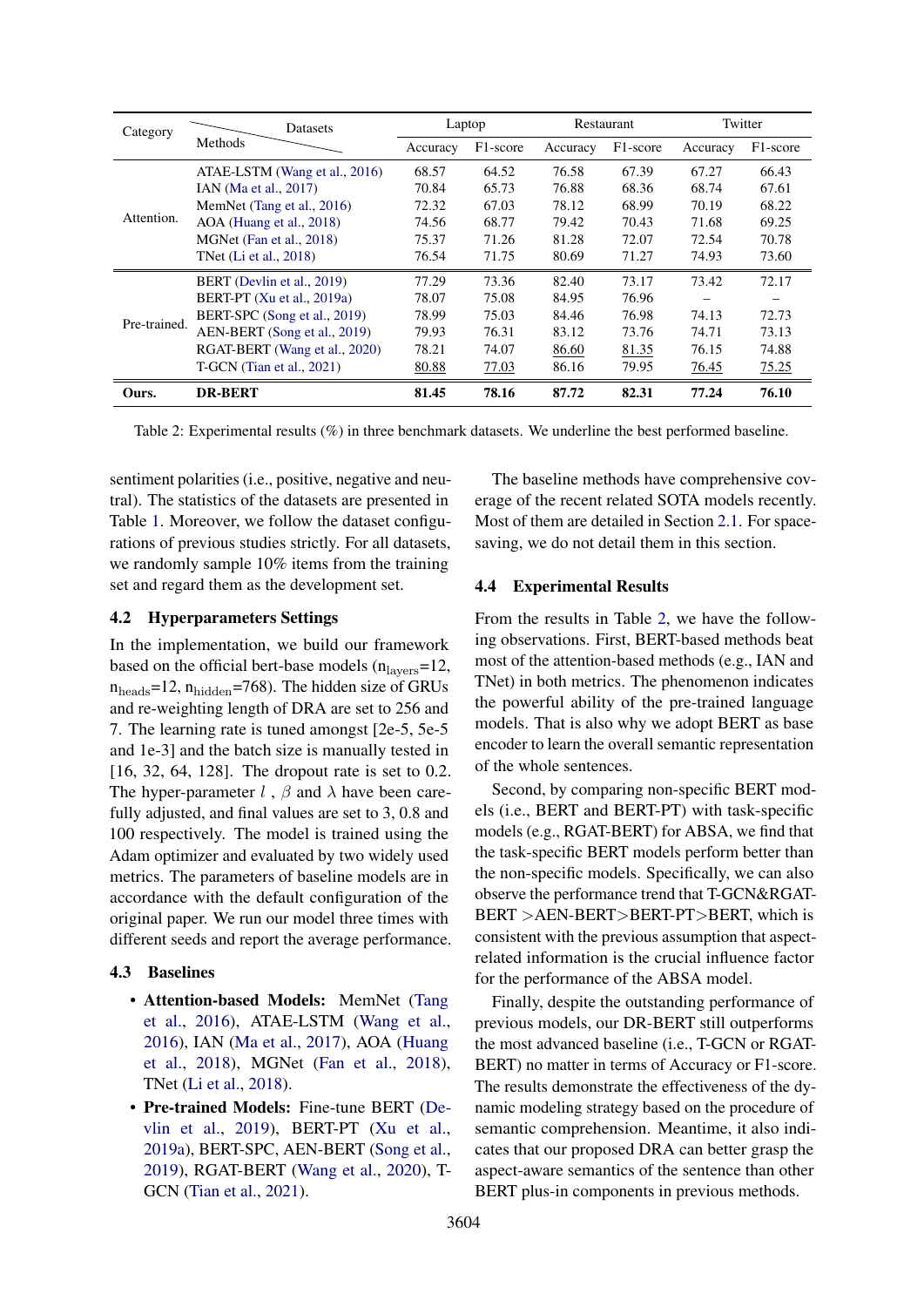<span id="page-6-0"></span>

| Model Variants                | Laptop   |                       |  |  |  |
|-------------------------------|----------|-----------------------|--|--|--|
|                               | Accuracy | F <sub>1</sub> -score |  |  |  |
| <b>BERT-Base</b>              | 77.29    | 73.36                 |  |  |  |
| $(1): + \text{MLP}$           | 77.94    | 74.42                 |  |  |  |
| $(2):$ + DRA                  | 80.66    | 77.13                 |  |  |  |
| $(3)$ : + DRA on top 3 layers | 78.64    | 75.16                 |  |  |  |
| $(4)$ : + DRA on top 6 layers | 79.17    | 75.93                 |  |  |  |
| $(5)$ : + DRA on top 9 layers | 80.22    | 76.49                 |  |  |  |
| $(6)$ : DR-BERT               | 81.45    | 78.16                 |  |  |  |

Table 3: The ablation study on different components which conducted on the test set of the Laptop dataset. "BERT-Base" indicates the vanilla BERT. "+" indicates the setting with plus-in components.

<span id="page-6-1"></span>

(b) The performance (F1-score) in three dataset.

Figure 2: The ablation study on the re-weighting length of the adapter. Red lines indicate Accuracy/ F1 scores while blue and green lines indicate the performance of the best baseline and BERT-base model respectively.

# 4.5 Ablation Study

Ablations on the Proposed Components. In Table [3,](#page-6-0) we study the influence of different components in our framework, including the DRA and MLPs. We can find that without utilizing adapters and MLPs, DR-BERT degenerates into the BERT model, which gains the worst performance among all the variants. The phenomenon indicates the effective of the DRA and MLP modules. Moreover, through comparing (1) and (2), we can easily conclude that DRA plays a more crucial role in the final sentiment prediction than MLPs.

Since BERT models are usually quite deep (e.g., 12 layers), we only insert the dynamic re-weighting adapter into top layers (i.e., 3-th, 6-th, and 9-th layers) to further verify the effectiveness of the DRA module. The results are shown in Table [3](#page-6-0) (3), (4), and (5). We observe that when introducing adapters to the top layers of DR-BERT, our framework still outperforms the BERT model, showing that the DRA is efficient in encoding the aspect-aware semantics over the whole sentence. In addition, we can also find that the more adapter incorporated

<span id="page-6-2"></span>

Figure 3: Comparison of the semantic understanding process between human reading and DRA when judging the sentiment polarity of aspect *"food"*. (a) is the visualization of the human understanding process from the eye tracker† . (b) denotes aspect-aware words from re-weighting function.

in BERT layers the higher performance gained, illustrating the importance of modeling the deep dynamic semantics over the sentence.

Ablations on the Scale of Adapter. In this subsection, we investigate the influence of the scale of adapters on different datasets. As shown in Figure [2,](#page-6-1) we tune the adapter's dynamic re-weighting length  $(T)$  in a wide range (i.e., 2 to 10). Specifically, the performance of DR-BERT first becomes better with the increasing of re-weighting length and achieving the best result at around 7. Then, as the length continues to increase, the performance continues to decline. This phenomenon is consistent with the psychological findings that human memory focuses on nearly seven words [\(Tononi,](#page-11-7) [2008;](#page-11-7) [Koch and Tsuchiya,](#page-9-14) [2007\)](#page-9-14), which further indicates the effectiveness of DRA in modeling human-like (dynamic) semantic comprehension.

Besides, compared with the best-performed baseline (blue lines), our model can achieve better performance with only 4 or 5 times of re-weighting at most test sets, illustrating the efficiency of the reweighting adapter. On the other hand, we can also find that DR-BERT always gives superior performance compared to the BERT-based model (green lines), even with the lowest re-weighting length. All those results show that DR-BERT could better comprehend aspect-aware dynamic semantics in aspect-based sentiment analysis.

#### 4.6 Interpretability Verification

Comparison of Semantic Comprehension. To evaluate model rationality and interpretability, we conduct an study for dynamic semantic comprehension by eye tracker. As shown in Figure [3](#page-6-2) (a),

<sup>&</sup>lt;sup>†</sup>The procedure of the human semantic comprehension is generated by the eye tracker: [https://www.tobiipro.](https://www.tobiipro.com/product-listing/nano/) [com/product-listing/nano/](https://www.tobiipro.com/product-listing/nano/)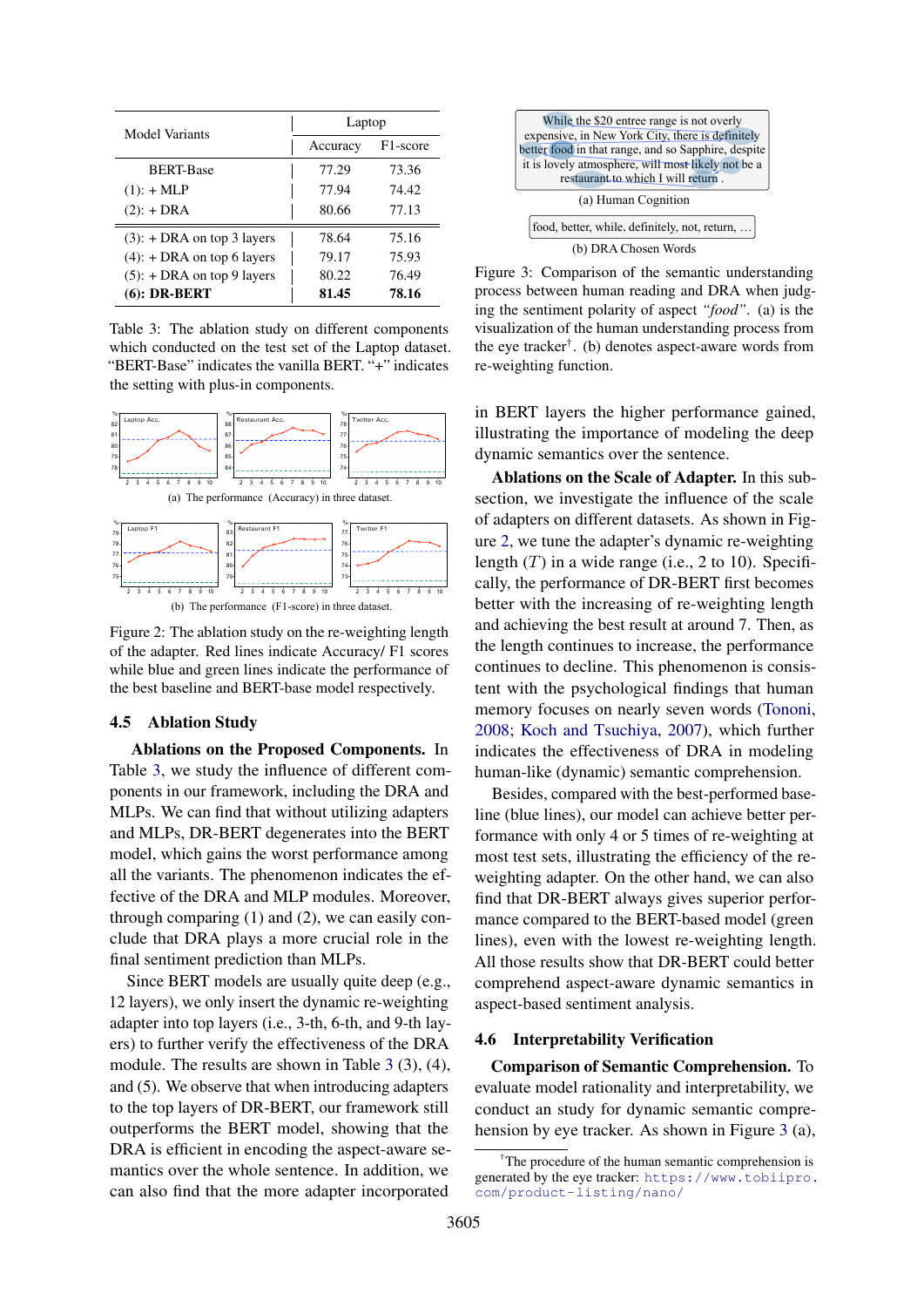<span id="page-7-0"></span>

| "System memory" | It could be a perfect laptop if it would have faster system memory | Prediction: Negative                |
|-----------------|--------------------------------------------------------------------|-------------------------------------|
| Negative        | and its radeon would have DDR5 instead of DDR3.                    | System, memory, faster, would, have |
| "DDR5"          | It could be a perfect laptop if it would have faster system memory | Prediction: Positive                |
| Positive        | and its radeon would have DDR5 instead of DDR3.                    | DDR5, would, instead, DDR3          |
| "DDR $3$ "      | It could be a perfect laptop if it would have faster system memory | Prediction: Negative                |
| Negative        | and its radeon would have DDR5 instead of DDR3.                    | DDR3, instead, of, DDR3             |

Figure 4: Visualization results of multiple aspects in the same sentence. The blue part indicates the aspect and its ground truth. The middle subfigures represent the procedure of human's semantic comprehension which is targeted at one specific aspect. The green subfigures are the predicted labels and the chosen word sequences from DRA.

<span id="page-7-1"></span>

| <b>Case Examples.</b> The label in brackets represents ground truth.                                                                                                                                                         | <b>BERT-base</b>               | <b>RGAT-BERT</b> | DR-BERT              |
|------------------------------------------------------------------------------------------------------------------------------------------------------------------------------------------------------------------------------|--------------------------------|------------------|----------------------|
| Aspects: "system memory"(Neg.), "DDR5"(Pos.), "DDR3"(Neg.)<br>Sentence: It could be a perfect laptop if it would have faster system<br>memory and its radeon would have DDR5 instead of DDR3.                                | Pos/Neg/Neg<br>$X/X/X$ $V/Y/X$ | Neg/Pos/Pos      | Neg/Pos/Neg<br>v/v/v |
| <b>Aspects: "Supplied software" (Neu.), "software" (Pos.), "Windows" (Neg.)</b><br><b>Sentence:</b> Supplied software: The software that comes with this machine<br>is greatly welcomed compared to what Windows comes with. | Pos/Pos/Pos<br>$X/V/X$ $X/V/X$ | Pos/Pos/Neu      | Pos/Pos/Neg<br>X/V/V |
| <b>Aspects:</b> "waiter" (Neg.), "served" (Neg.), "specials" (Pos.)<br><b>Sentence:</b> First, the waiter who served us neglected to fill us in on the<br>specials, which I would have chosen had I known about them.        | Neg/Neg/Neg<br>$V/V/X$ $V/V/X$ | Neg/Neg/Neu      | Neg/Neg/Pos<br>v/v/v |

Table 4: Error analysis of two review items from laptop and restaurant. The colored words in brackets represents ground truth sentiment label of the corresponding aspect. The symbol  $\checkmark$  means the predicting sentiment is correct, and the other symbol means the predicting sentiment is wrong.

when a person tries to understand a relatively long sentence, he/she first read the entire sentence. Subsequently, after giving a specific aspect, he/she will dynamically select related words based on the previous memory state until he/she fully understands the sentiment polarity of the given aspect.

Interestingly, the above phenomenon is consistent with our dynamic re-weighting adapter's chosen result. Specifically, as Figure [3](#page-6-2) (b) shows, with the re-weighting function  $F$  (i.e., Equation [5](#page-3-0) and [6\)](#page-3-1), our model dynamically choose the words *"food, better, while, definitely, not, ..."*, which have proven to be very important for predicting the sentiment of aspect *"food"* in Figure [3](#page-6-2) (a). Those experimental results again fully indicate the effectiveness and interpretability of our proposed model in dynamic learning aspect-aware information.

The Influence of multiple Aspects. As aspectrelated information plays a key role in ABSA and at least 10.2% of reviews contain multiple aspects as shown in Table [1,](#page-4-1) we are curious about the model's performance in the complex scenarios, e.g., a review sentence contains multiple aspects. Therefore, we randomly choose an example to explore how the selection of the context words will correspondingly change with different inputs. The visualization re-

sults are shown in Figure [4.](#page-7-0) Specifically, the chosen sentence has three different aspects with their sentiment polarity, i.e., *"System memory"*-negative, *"DDR5"*-positive and *"DDR3"*-negative. Take the aspect *"DDR5"* as example, it is positive which is contrary to *"DDR3"*. After receiving the overall semantic of the whole sentence, readers tend to associate *"DDR5"* with the context words {*"would", "have"*} to predict the correct sentiment "positive". For other two aspects, the observations are consistent with *"DDR5"*. In summary, all those results show that DR-BERT could dynamically extract the vital information to achieve aspect-aware semantic understanding even in a more complex scenario.

# 4.7 Error Analysis

Table [4](#page-7-1) displays three review examples and their prediction results by BERT, RGAT-BERT, and our DR-BERT. As we can see from the "BERT-base" column, when there are multiple aspects, the vanilla BERT often makes the wrong classification since it tends to learn the overall sentiment polarity of the sentences instead of the aspect-aware semantic. While RGAT-BERT can alleviate the problem to a certain extent, it is also hard to predict the accurate sentiment label with few dependency relations. For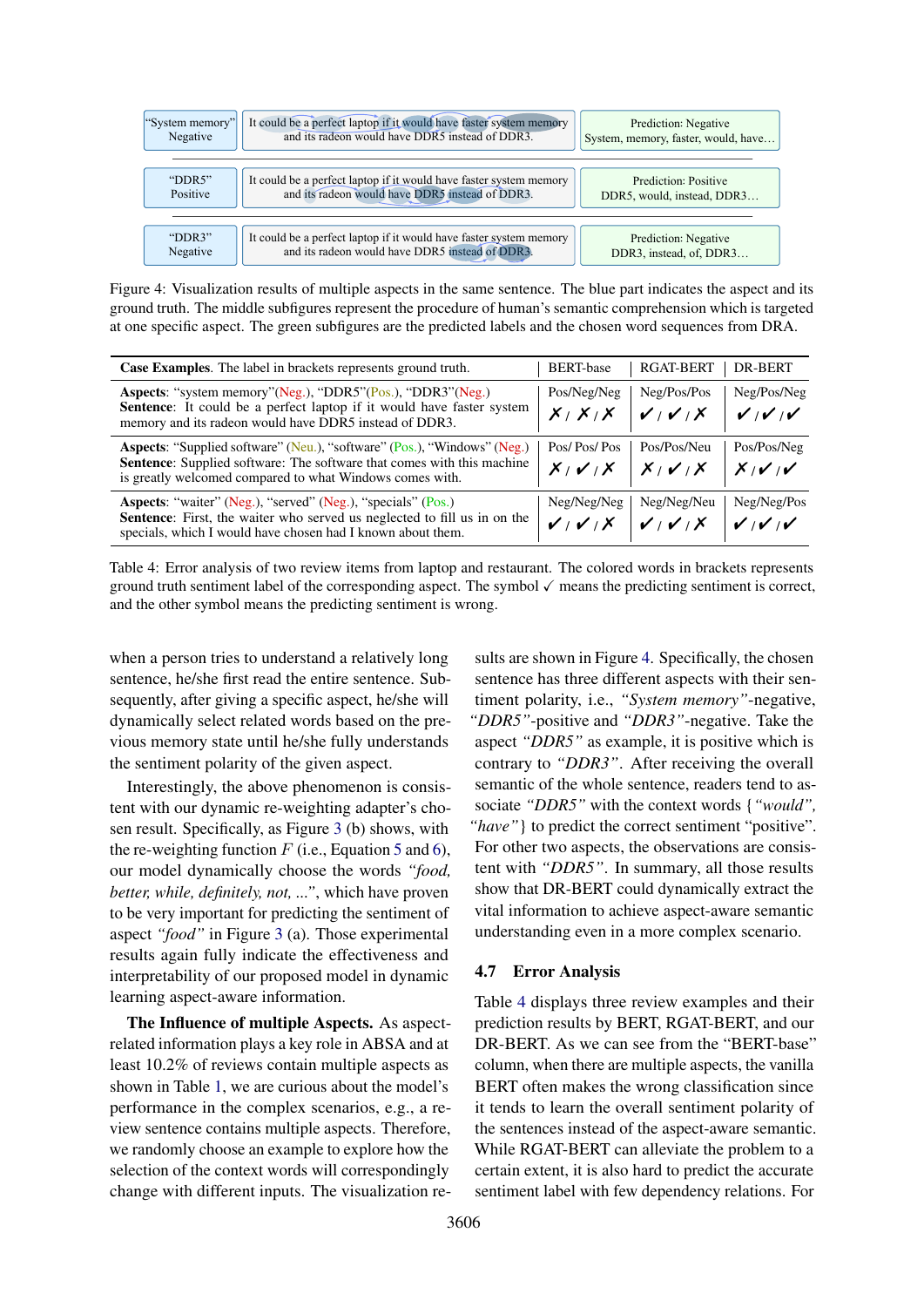<span id="page-8-0"></span>

| <b>Methods</b>   |      | Laptop |       |      | <b>Restaurant</b> |                   |                  | <b>Twitter</b> |                   |
|------------------|------|--------|-------|------|-------------------|-------------------|------------------|----------------|-------------------|
|                  | S    | E      |       | S    | E                 |                   | S                |                | т                 |
| $(1)$ DR-BERT    | 157s | 10     | 26.1m | 183s | 10                | 30.5 <sub>m</sub> | 379 <sub>s</sub> | 10             | 63.2m             |
| $(2)$ T-GCN-BERT | 168s | 10     | 28.0m | 188s | 10                | 31.3m             | 411 <sub>s</sub> | 10             | 68.5m             |
| (3) BERT-base    | 133s | 10     | 22.2m | 158s | 10                | 26.3 <sub>m</sub> | 242s             | 10             | 40.3 <sub>m</sub> |
| (4) ATAE-LSTM    | 3s   | 30     | 1.50m | 4s   | 30                | 2.00 <sub>m</sub> | эs               | 30             | 2.50 <sub>m</sub> |

Table 5: Runtime comparison between DR-BERT, T-GCN-BERT, BERT-base and ATAE-LSTM. Specifically, "S" represents the training time (seconds) for a single epoch, "E" denotes the number of training epochs, and "T" is the total training time (minutes).

example, in the first sentence, *"DDR3"* has few helpful syntactic dependency relations. Therefore, RGAT-BERT makes a wrong sentiment prediction. However, our DR-BERT model, succeeding in predicting most sentiment labels by considering the dynamic changing of the aspect-aware semantic. For other two case examples, the observations are consistent. Note that, for aspect *"Supplied software"* in second sentence, two overlap aspects appear in the same sentence makes it more difficult to distinguish the different sentiment between them. Thus, precisely determine its sentiment polarity is a big challenge for human, let alone deep learning models. This also leaves space for future exploration.

# 5 Computation Time Comparison

We also compared the computation runtime of three baseline methods. All of the models are performed on a Linux server with 64 Intel(R) CPUs and 4 Tesla V100 32GB GPUs. From the results shown in Table [5,](#page-8-0) we can first observe that the training time of a single epoch in DR-BERT performs better than T-GCN, which is based on GCN. Meanwhile, the training time of all these BERT-based models is similar (i.e., there is no significant difference). The possible reason is that the official datasets are small, and it is hard to influence the overall runtime of PLMs with such a small amount of data. Second, compared with other models, the training time of the ATAE-LSTM model is less (always an order of magnitude lower). For example, the ATAE-LSTM only needs about two minutes to achieve optimal performance in the restaurant dataset, while BERT-based models require more than 26 minutes. Therefore, though DR-BERT contains a Dynamic Re-weighting adapter based on GRU, the computation time is much lower than the BERT-based framework. In summary, the observations above show that the computation time of our DR-BERT model is within an acceptable range.

# 6 Conclusion and Future Works

This paper introduced a new approach named Dynamic Re-weighting BERT (DR-BERT) for aspectbased sentiment analysis. Specifically, we first employed the BERT layers as a base encoder to learn the overall semantic features of the whole sentence. Then, inspired by human semantic comprehension, we devised a new Dynamic Re-weighting Adapter (DRA) to enhance aspect-aware semantic features in the sentiment learning process. In addition, we inserted the DRA into the BERT layers to address the limitations of the vanilla pre-trained model in ABSA task. Extensive experiments on three benchmark datasets demonstrated the effectiveness and interpretability of the proposed model, with good semantic comprehension insights for future nature language modeling. Moreover, the error analysis was performed on incorrectly predicted examples, leading to some insights into the ABSA task.

We hope our research can help boost excellent work for aspect-based sentiment analysis from different perspectives. In the future, we plan to extend our method to other tasks like Sentence Semantic Matching, Relation Extraction, etc., which can also benefit from utilizing the dynamic semantics. Besides, we will explore whether DR-BERT can make any positive changes based on previous mistakes during the dynamic semantic understanding.

# 7 Acknowledgments

We would like to thank the anonymous reviewers for the helpful comments. This research was partially supported by grants from the National Key R&D Program of China (No. 2021YFF0901003), and the National Natural Science Foundation of China (No. 61922073, 61727809, 62006066 and 72101176). We appreciate all the authors for their fruitful discussions. In addition, Kai Zhang wants to thank, in particular, the patience, care and unwavering support from Rui Fu over the past years.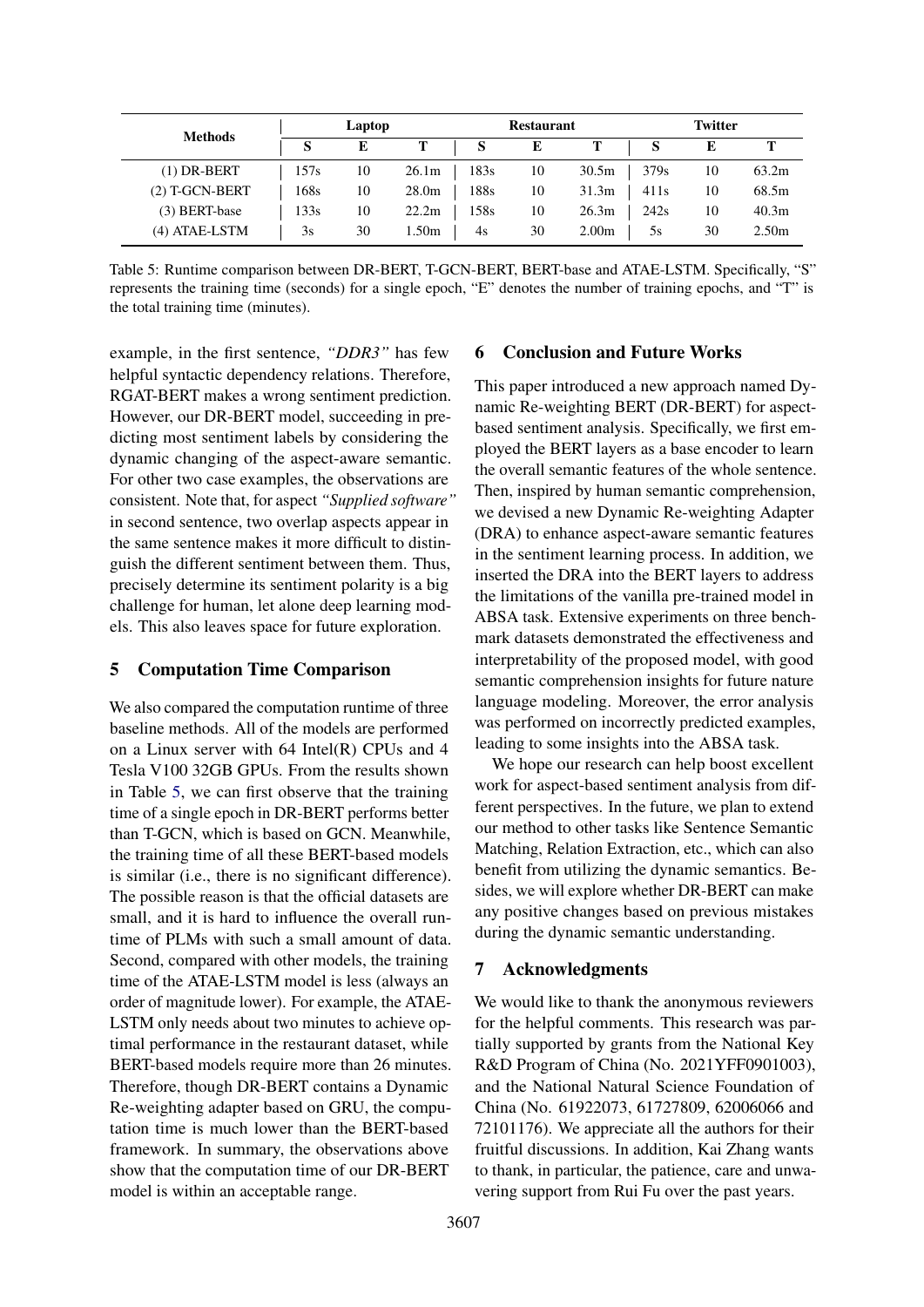# References

- <span id="page-9-12"></span>James C Bezdek. 1992. On the relationship between neural networks, pattern recognition and intelligence. *International journal of approximate reasoning*, 6(2):85–107.
- <span id="page-9-5"></span>Harm Brouwer, Francesca Delogu, Noortje J Venhuizen, and Matthew W Crocker. 2021. Neurobehavioral correlates of surprisal in language comprehension: A neurocomputational model. *Frontiers in Psychology*, 12:110.
- <span id="page-9-9"></span>Chenhua Chen, Zhiyang Teng, and Yue Zhang. 2020. Inducing target-specific latent structures for aspect sentiment classification. In *Proceedings of the 2020 Conference on Empirical Methods in Natural Language Processing (EMNLP)*, pages 5596–5607.
- <span id="page-9-1"></span>Jin Yao Chin, Kaiqi Zhao, Shafiq Joty, and Gao Cong. 2018. Anr: Aspect-based neural recommender. In *Proceedings of the 27th ACM International Conference on Information and Knowledge Management*, pages 147–156.
- <span id="page-9-17"></span>Kyunghyun Cho, Bart van, Dzmitry Bahdanau, Fethi Bougares, Holger Schwenk, and Yoshua Bengio. 2014. Learning phrase representations using rnn encoder–decoder for statistical machine translation. In *Proceedings of the 2014 Conference on Empirical Methods in Natural Language Processing (EMNLP)*, pages 1724–1734.
- Kevin Clark, Urvashi Khandelwal, Omer Levy, and Christopher D. Manning. 2019. What does BERT look at? an analysis of BERT's attention. In *Proceedings of the 2019 ACL Workshop BlackboxNLP: Analyzing and Interpreting Neural Networks for NLP*, pages 276–286, Florence, Italy. Association for Computational Linguistics.
- <span id="page-9-3"></span>Jacob Devlin, Ming-Wei Chang, Kenton Lee, and Kristina Toutanova. 2019. Bert: Pre-training of deep bidirectional transformers for language understanding. In *Proceedings of the 2019 Conference of the North American Chapter of the Association for Computational Linguistics: Human Language Technologies*, pages 4171–4186.
- <span id="page-9-6"></span>Xiaowen Ding and Bing Liu. 2007. The utility of linguistic rules in opinion mining. In *Proceedings of the 30th annual international ACM SIGIR conference on Research and development in information retrieval*, pages 811–812.
- <span id="page-9-18"></span>Li Dong, Furu Wei, Chuanqi Tan, Duyu Tang, Ming Zhou, and Ke Xu. 2014. Adaptive recursive neural network for target-dependent twitter sentiment classification. In *Proceedings of the 52nd annual meeting of the association for computational linguistics (volume 2: Short papers)*, pages 49–54.
- <span id="page-9-8"></span>Feifan Fan, Yansong Feng, and Dongyan Zhao. 2018. Multi-grained attention network for aspect-level sentiment classification. In *Proceedings of the 2018 conference on empirical methods in natural language processing*, pages 3433–3442.
- <span id="page-9-13"></span>Tal Golan, Prashant C Raju, and Nikolaus Kriegeskorte. 2020. Controversial stimuli: Pitting neural networks against each other as models of human cognition. *Proceedings of the National Academy of Sciences*, 117(47):29330–29337.
- <span id="page-9-15"></span>Kaiming He, Xiangyu Zhang, Shaoqing Ren, and Jian Sun. 2016. Deep residual learning for image recognition. In *Proceedings of the IEEE conference on computer vision and pattern recognition (CVPR)*, pages 770–778.
- <span id="page-9-2"></span>Binxuan Huang and Kathleen M Carley. 2019. Syntaxaware aspect level sentiment classification with graph attention networks. In *Proceedings of the 2019 Conference on Empirical Methods in Natural Language Processing and the 9th International Joint Conference on Natural Language Processing (EMNLP-IJCNLP)*, pages 5469–5477.
- <span id="page-9-19"></span>Binxuan Huang, Yanglan Ou, and Kathleen M Carley. 2018. Aspect level sentiment classification with attention-over-attention neural networks. In *International Conference on Social Computing, Behavioral-Cultural Modeling and Prediction and Behavior Representation in Modeling and Simulation*, pages 197–206. Springer.
- <span id="page-9-0"></span>Long Jiang, Mo Yu, Ming Zhou, Xiaohua Liu, and Tiejun Zhao. 2011. Target-dependent twitter sentiment classification. In *Proceedings of the 49th annual meeting of the association for computational linguistics*, pages 151–160.
- <span id="page-9-7"></span>Svetlana Kiritchenko, Xiaodan Zhu, Colin Cherry, and Saif Mohammad. 2014. Nrc-canada-2014: Detecting aspects and sentiment in customer reviews. In *Proceedings of the 8th international workshop on semantic evaluation (SemEval 2014)*, pages 437–442.
- <span id="page-9-14"></span>Christof Koch and Naotsugu Tsuchiya. 2007. Attention and consciousness: two distinct brain processes. *Trends in cognitive sciences*, 11(1):16–22.
- <span id="page-9-4"></span>Gina R Kuperberg. 2007. Neural mechanisms of language comprehension: Challenges to syntax. *Brain research*, 1146:23–49.
- <span id="page-9-11"></span>Gina R and T Florian Jaeger. 2016. What do we mean by prediction in language comprehension? *Language, cognition and neuroscience*, 31(1):32–59.
- <span id="page-9-16"></span>Siwei Lai, Liheng Xu, Kang Liu, and Jun Zhao. 2015. Recurrent convolutional neural networks for text classification. In *Proceedings of the AAAI Conference on Artificial Intelligence*, volume 29.
- <span id="page-9-10"></span>Ruifan Li, Hao Chen, Fangxiang Feng, Zhanyu Ma, Xiaojie Wang, and Eduard Hovy. 2021. Dual graph convolutional networks for aspect-based sentiment analysis. In *Proceedings of the 59th Annual Meeting of the Association for Computational Linguistics and the 11th International Joint Conference on Natural Language Processing (Volume 1: Long Papers)*, pages 6319–6329.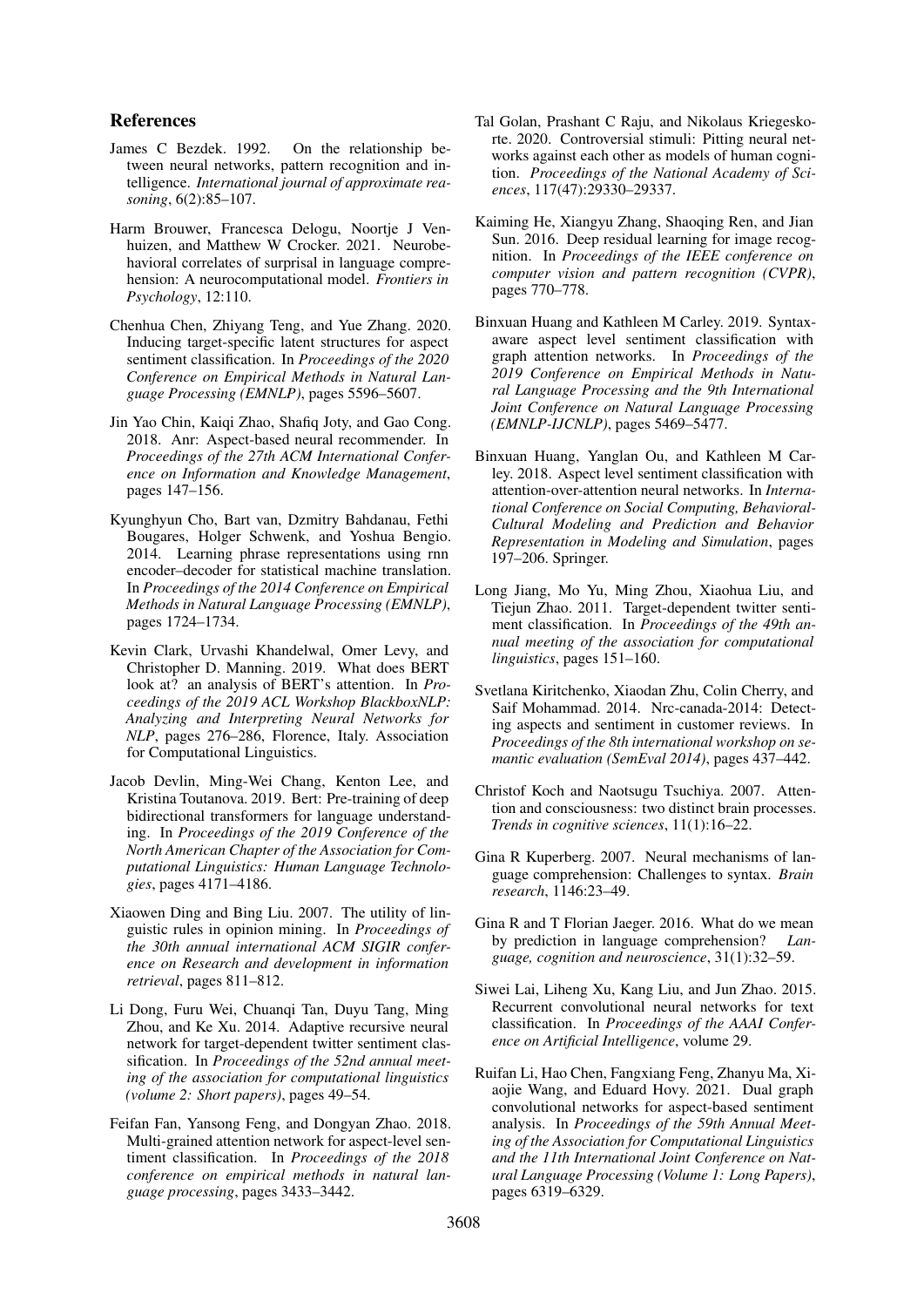- <span id="page-10-11"></span>Xiangsheng Li, Jiaxin Mao, Chao Wang, Yiqun Liu, Min Zhang, and Shaoping Ma. 2019. Teach machine how to read: reading behavior inspired relevance estimation. In *Proceedings of the 42nd International ACM SIGIR Conference on Research and Development in Information Retrieval*, pages 795–804.
- <span id="page-10-6"></span>Xin Li, Lidong Bing, Wai Lam, and Bei Shi. 2018. Transformation networks for target-oriented sentiment classification. In *Proceedings of the 56th Annual Meeting of the Association for Computational Linguistics*, pages 946–956.
- <span id="page-10-5"></span>Yunlong Liang, Fandong Meng, Jinchao Zhang, Jinan Xu, Yufeng Chen, and Jie Zhou. 2019. A novel aspect-guided deep transition model for aspect based sentiment analysis. In *Proceedings of the 2019 Conference on Empirical Methods in Natural Language Processing and the 9th International Joint Conference on Natural Language Processing (EMNLP-IJCNLP)*, pages 5569–5580.
- <span id="page-10-3"></span>Dehong Ma, Sujian Li, Xiaodong Zhang, and Houfeng Wang. 2017. Interactive attention networks for aspect-level sentiment classification. In *Proceedings of the 26th International Joint Conference on Artificial Intelligence*, pages 4068–4074.
- <span id="page-10-0"></span>Thien Hai Nguyen and Kiyoaki Shirai. 2015. Phrasernn: Phrase recursive neural network for aspect-based sentiment analysis. In *Proceedings of the 2015 Conference on Empirical Methods in Natural Language Processing*, pages 2509–2514.
- <span id="page-10-12"></span>Wei Peng, Yue Hu, Luxi Xing, Yuqiang Xie, Jing Yu, Yajing Sun, and Xiangpeng Wei. 2020. Bidirectional cognitivethinking network for machine reading comprehension. In *Proceedings of the 28th International Conference on Computational Linguistics*, pages 2613–2623.
- <span id="page-10-20"></span>Maria Pontiki, Dimitris Galanis, John Pavlopoulos, Harris Papageorgiou, Ion Androutsopoulos, and Suresh Manandhar. 2014. SemEval-2014 task 4: Aspect based sentiment analysis. In *Proceedings of the 8th International Workshop on Semantic Evaluation (SemEval 2014)*, pages 27–35, Dublin, Ireland. Association for Computational Linguistics.
- <span id="page-10-14"></span>Keith Rayner. 1998. Eye movements in reading and information processing: 20 years of research. *Psychological bulletin*, 124(3):372.
- <span id="page-10-19"></span>Cansu Sen, Thomas Hartvigsen, Biao Yin, Xiangnan Kong, and Elke Runden. 2020. Human attention maps for text classification: Do humans and neural networks focus on the same words? In *Proceedings of the 58th Annual Meeting of the Association for Computational Linguistics*, pages 4596–4608.
- <span id="page-10-18"></span>Lei Sha, Baobao Chang, Zhifang Sui, and Sujian Li. 2016. Reading and thinking: Re-read lstm unit for textual entailment recognition. In *Proceedings of COLING 2016, the 26th International Conference on Computational Linguistics: Technical Papers*, pages 2870–2879.
- <span id="page-10-15"></span>Selina Sharmin, Oleg Špakov, and Kari-Jouko Räihä. 2015. Dynamic text presentation in print interpreting–an eye movement study of reading behaviour. *International Journal of Human-Computer Studies*, 78:17–30.
- <span id="page-10-4"></span>Youwei Song, Jiahai Wang, Tao Jiang, Zhiyue Liu, and Yanghui Rao. 2019. Attentional encoder network for targeted sentiment classification. *arXiv preprint arXiv:1902.09314*.
- <span id="page-10-13"></span>Concetto Spampinato, Simone Palazzo, Isaak Kavasidis, Daniela Giordano, Nasim Souly, and Mubarak Shah. 2017. Deep learning human mind for automated visual classification. In *Proceedings of the IEEE conference on computer vision and pattern recognition*, pages 6809–6817.
- <span id="page-10-9"></span>Chi Sun, Luyao Huang, and Xipeng Qiu. 2019. Utilizing bert for aspect-based sentiment analysis via constructing auxiliary sentence. In *Proceedings of the 2019 Conference of the North American Chapter of the Association for Computational Linguistics: Human Language Technologies*, pages 380–385.
- <span id="page-10-16"></span>Yaming Sun, Lei Lin, Duyu Tang, Nan Yang, Zhenzhou Ji, and Xiaolong Wang. 2015. Modeling mention, context and entity with neural networks for entity disambiguation. In *Twenty-fourth international joint conference on artificial intelligence*.
- <span id="page-10-17"></span>Niels A Taatgen, Hedderik Van Rijn, and John Anderson. 2007. An integrated theory of prospective time interval estimation: The role of cognition, attention, and learning. *Psychological review*, 114(3):577.
- <span id="page-10-7"></span>Xingwei Tan, Yi Cai, and Changxi Zhu. 2019. Recognizing conflict opinions in aspect-level sentiment classification with dual attention networks. In *Proceedings of the 2019 Conference on Empirical Methods in Natural Language Processing (EMNLP-IJCNLP)*, pages 3426–3431.
- <span id="page-10-1"></span>Duyu Tang, Bing Qin, Xiaocheng Feng, and Effective lstms for targetdependent sentiment classification. *arXiv preprint arXiv:1512.01100*.
- <span id="page-10-2"></span>Duyu Tang, Bing Qin, and Ting Liu. 2016. Aspect level sentiment classification with deep memory network. In *Proceedings of the 2016 Conference on Empirical Methods in Natural Language Processing*, pages 214–224.
- <span id="page-10-10"></span>Hao Tang, Donghong Ji, Chenliang Li, and Qiji Zhou. 2020. Dependency graph enhanced dualtransformer structure for aspect-based sentiment classification. In *Proceedings of the 58th Annual Meeting of the Association for Computational Linguistics*, pages 6578–6588.
- <span id="page-10-8"></span>Jialong Tang, Ziyao Lu, Jinsong Su, Yubin Ge, Linfeng Song, Le Sun, and Jiebo Luo. 2019. Progressive selfsupervised attention learning for aspect-level sentiment analysis. In *Proceedings of the 57th Annual Meeting of the Association for Computational Linguistics*, pages 557–566.